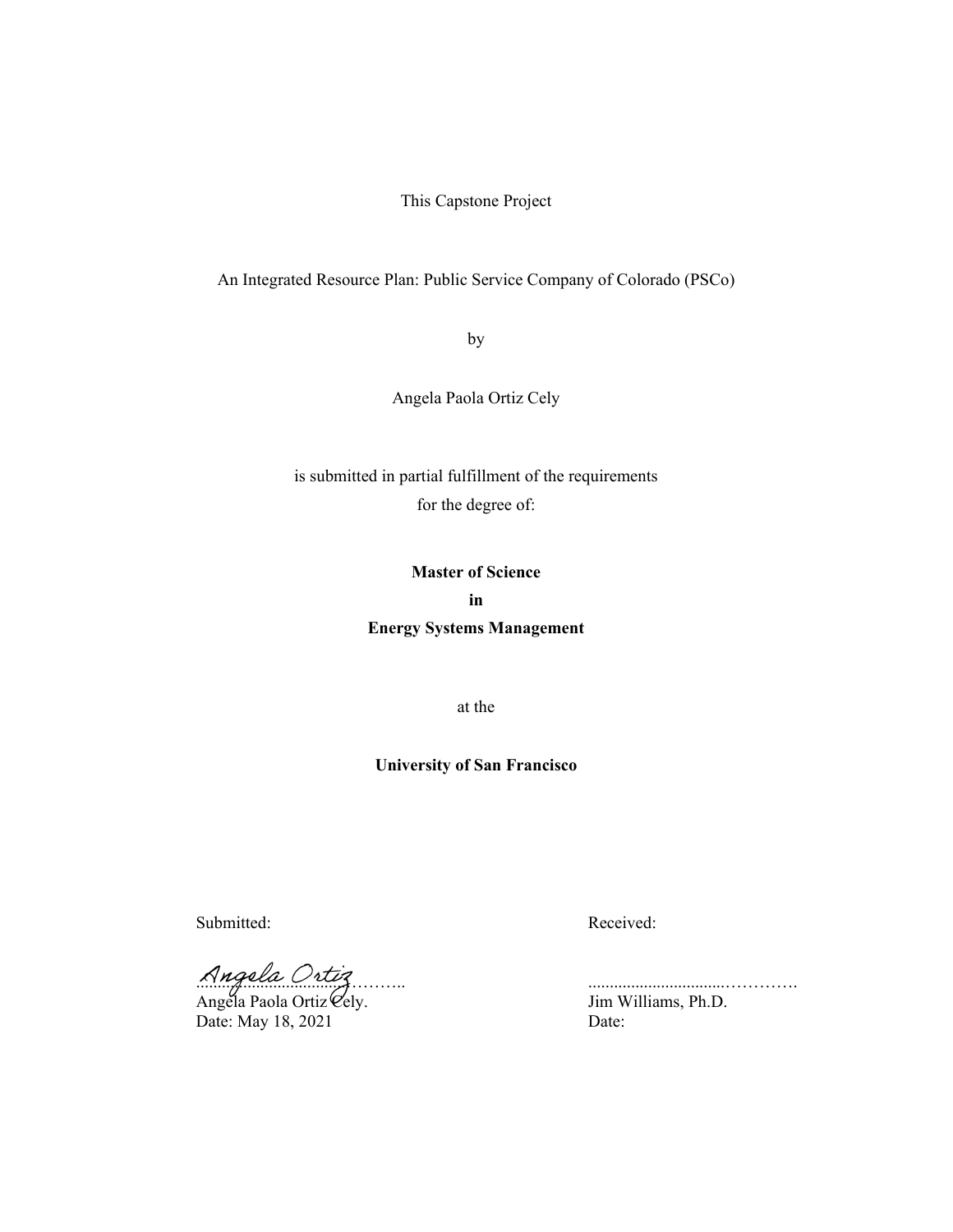| 20574302<br>USF ID#<br>6282506285<br>TEL. NO. DAY<br>Carslbad, California, 92008<br>6282506285<br>TEL, NO. EVE<br>MASTER'S PROJECT TITLE: An Integrated Resource Plan: Public Service Company of Colorado<br>This Capstone Project is an original work never published or submitted to any other college or<br>university. All sources used in the writing of this Master's Project are identified.<br>June 7, 2021<br><b>DATE</b><br>Date submitted to Library Repository _____ |
|----------------------------------------------------------------------------------------------------------------------------------------------------------------------------------------------------------------------------------------------------------------------------------------------------------------------------------------------------------------------------------------------------------------------------------------------------------------------------------|
|                                                                                                                                                                                                                                                                                                                                                                                                                                                                                  |
|                                                                                                                                                                                                                                                                                                                                                                                                                                                                                  |
|                                                                                                                                                                                                                                                                                                                                                                                                                                                                                  |
|                                                                                                                                                                                                                                                                                                                                                                                                                                                                                  |
|                                                                                                                                                                                                                                                                                                                                                                                                                                                                                  |
|                                                                                                                                                                                                                                                                                                                                                                                                                                                                                  |
|                                                                                                                                                                                                                                                                                                                                                                                                                                                                                  |
|                                                                                                                                                                                                                                                                                                                                                                                                                                                                                  |
|                                                                                                                                                                                                                                                                                                                                                                                                                                                                                  |
|                                                                                                                                                                                                                                                                                                                                                                                                                                                                                  |
|                                                                                                                                                                                                                                                                                                                                                                                                                                                                                  |
| Faculty Advisor's Approval:                                                                                                                                                                                                                                                                                                                                                                                                                                                      |
|                                                                                                                                                                                                                                                                                                                                                                                                                                                                                  |
|                                                                                                                                                                                                                                                                                                                                                                                                                                                                                  |
|                                                                                                                                                                                                                                                                                                                                                                                                                                                                                  |